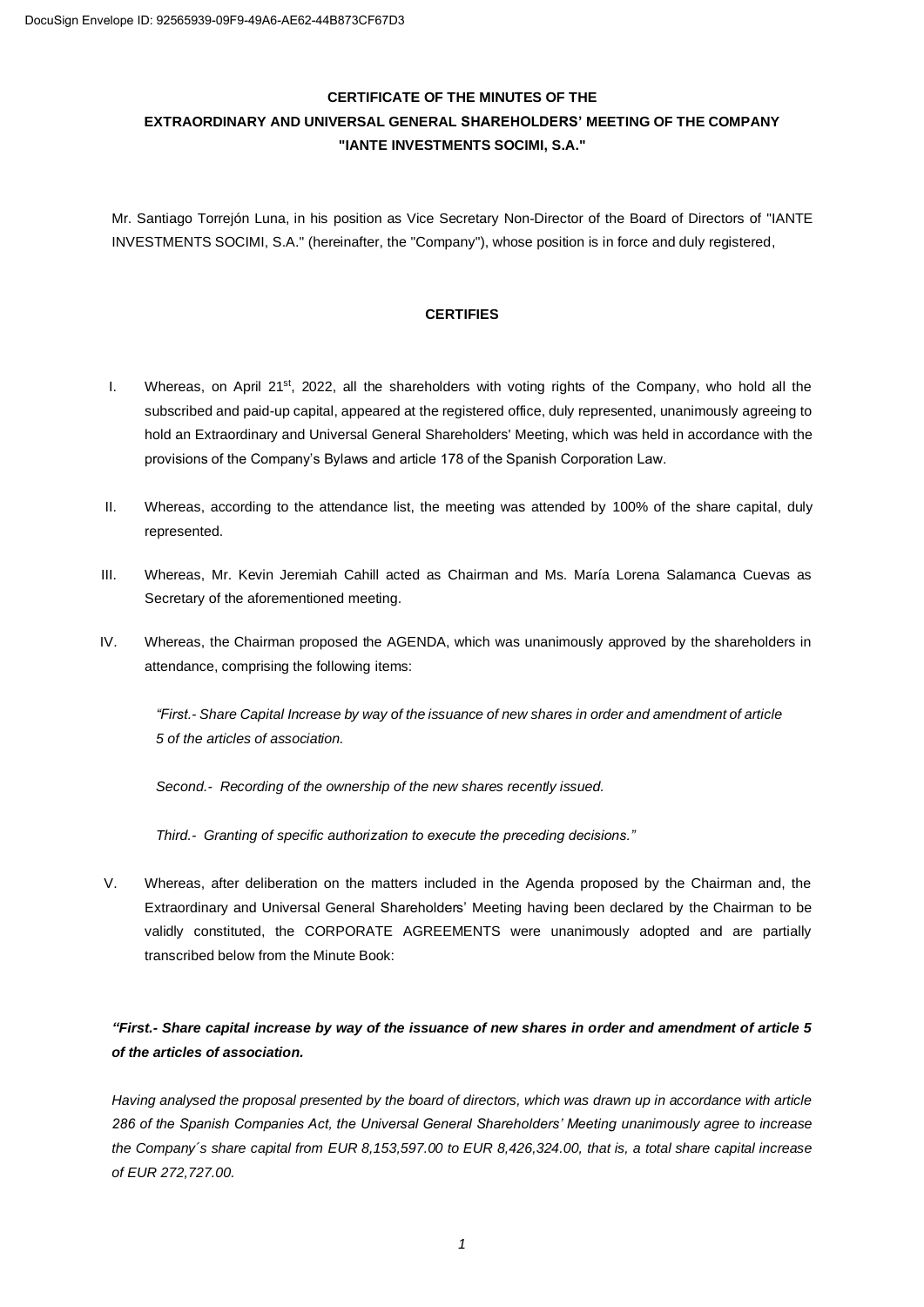*This share capital increase is carried out through the issuance of 272,727 new nominative shares of the Company of the same series as the currently outstanding shares, numbered consecutively from 8,153,598 to 8,426,324, both inclusive which will have a par value of one euro (EUR 1). A share premium of EUR 627,272.10 or EUR 2.30 per*  share is agreed. The new shares will enjoy the same voting and economic rights as the shares in circulation until *now.*

*The rest of Shareholders are recognized as having the right to subscribe a number of shares proportional to the nominal value of those they already hold, notwithstanding which exercise of the pre-emptive subscription by the Shareholders is expressly waived.*

*The share capital prior to this increase is fully subscribed and paid up.*

*The subscription and payment of the new shares is made on the following terms:*

▪ *The company "AEREF V Iberian Residential Holdings, S.à.R.L.", a company duly incorporated according to the Laws of Luxembourg, with professional address at 14-16 avenue Pasteur L-2310 (Luxembourg), duly registered with the Register of Companies of Luxembourg under number B223090, with Spanish Tax Identification Number N-0186398-D, subscribes and pays up in full 272,727 shares; numbered from 8,153,598 to 8,426,324, both inclusive, by their joint nominal value of EUR 272,727.00, plus a total share premium of EUR 627,272.10; all of that by means of a bank transfer to the account held by the Company in Sabadell Bank as capital increase.*

*Likewise, the Universal General Shareholders' Meeting unanimously agree to renumber the shares into which the share capital of the Company is divided, so that the new numbering of the shares is as follows:*

| <b>Shareholder</b> | <b>Number of shares</b> | <b>Numeration</b>                                                                                               |
|--------------------|-------------------------|-----------------------------------------------------------------------------------------------------------------|
| $[$ * $]$          | 8.359.314               | 1 to 5,768,406, both included<br>5,819,767 to 5,879,766, both included<br>5,895,417 to 8.426.324, both included |
| $[$ * $]$          | 51,360                  | From 5,768,407 to 5,819,766, both<br>included                                                                   |
| $[$ * $]$          | 700                     | 5,879,767 a 5,880,466, both included                                                                            |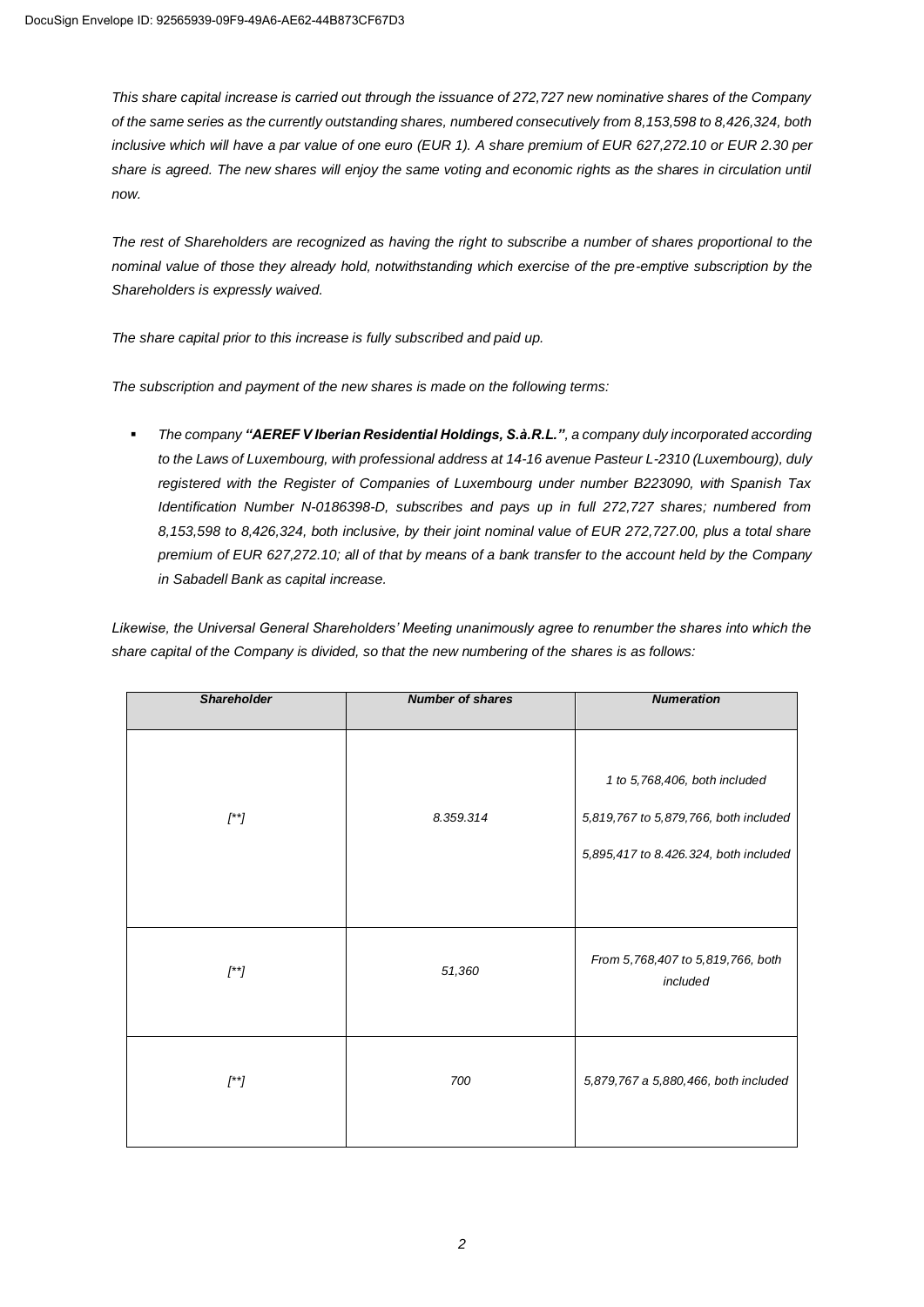| $\boldsymbol{I}^{\star\star}\boldsymbol{J}$ | 700   | 5,880,467 a 5,881,166, both included |
|---------------------------------------------|-------|--------------------------------------|
| $\boldsymbol{I}^{\star\star}\boldsymbol{J}$ | 210   | 5,881,167 a 5,881,376, both included |
| $\boldsymbol{I}^{\star\star}\boldsymbol{J}$ | 210   | 5,881,377 a 5,881,586, both included |
| $\boldsymbol{I^{\star}}$                    | 700   | 5,881,587 a 5,882,286, both included |
| $\boldsymbol{I}^{\star\star}\boldsymbol{J}$ | 140   | 5,882,287 a 5,882,426, both included |
| $\boldsymbol{I}^{\star\star}\boldsymbol{J}$ | 2,356 | 5,882,427 a 5,884,782, both included |
| $\boldsymbol{I}^{\star\star}\boldsymbol{J}$ | 700   | 5,884,783 a 5,885,482, both included |
| $\boldsymbol{I}^{\star\star}\boldsymbol{J}$ | 4,431 | 5,885,483 a 5,889,913, both included |
| $\boldsymbol{I}^{\star\star}\boldsymbol{J}$ | 140   | 5,889,914 a 5,890,053, both included |
| $\boldsymbol{I}^{\star\star}\boldsymbol{J}$ | 5,363 | 5,890,054 a 5,895,416, both included |